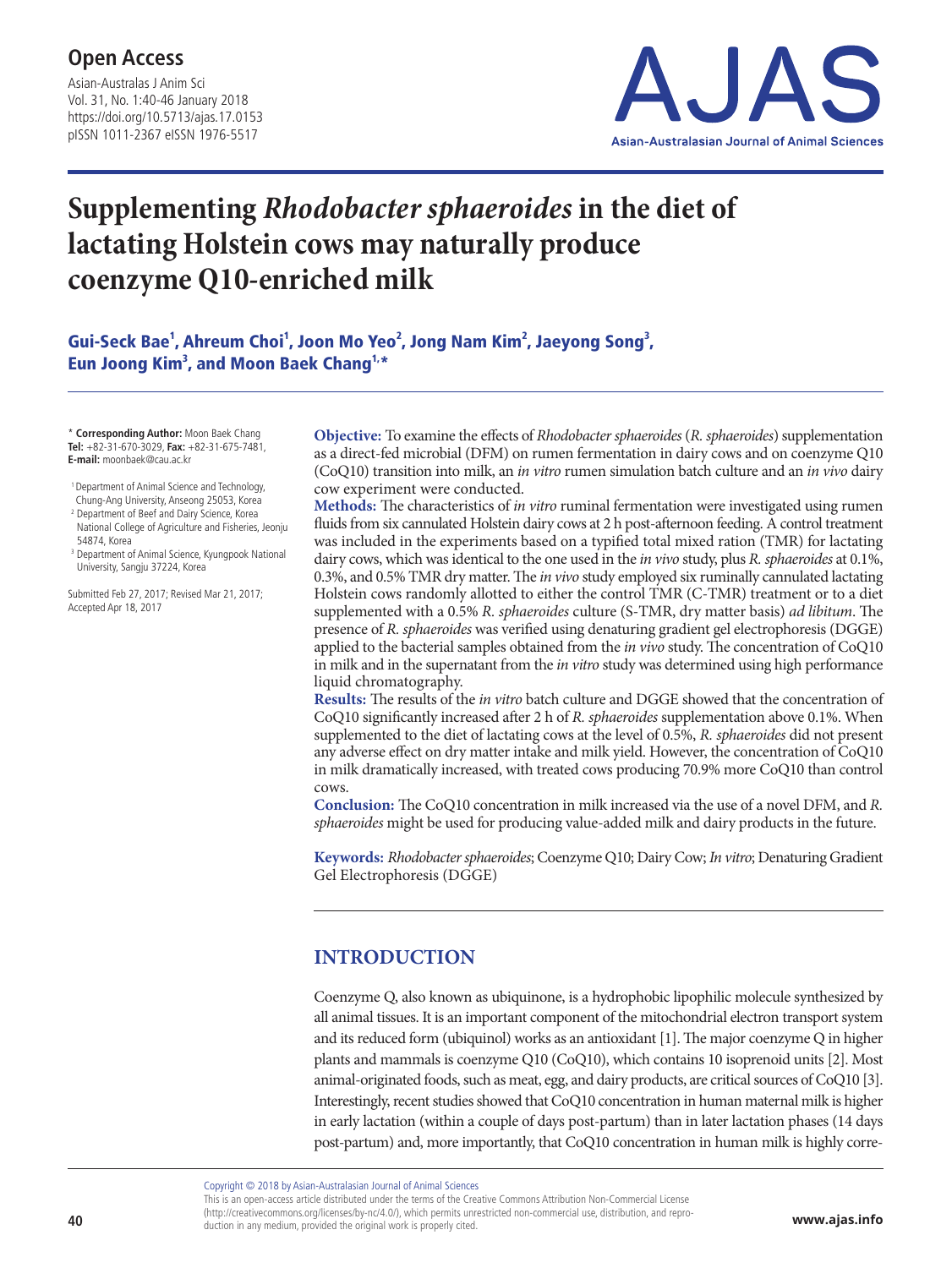lated with the antioxidant capacity of milk, particularly at early lactation stages [4,5]. Other studies highlighted the age-related variation of CoQ10 (i.e., it declined with age) [6,7], despite its dietary uptake and endogenous synthesis. Therefore, supplying high levels of CoQ10 to aged or young people via food intake may help to maintain or improve their health status, as CoQ10 prevents age-related functional declines in humans.

Several microorganisms belonging to the genera *Rhodobacter*, *Agrobacterium*, and *Paracoccus* have been reported as high CoQ10 producers [8]. *Rhodobacter sphaeroides* (*R. sphaeroides*), in particular, produces a higher level of ubiquinone-10 than *Agrobacterium tumefaciens* and *Paracoccus denitrificans* [9]. In addition, *R. sphaeroides* can be cultured under variable conditions, including anaerobic respiration and fermentation conditions [10]. Thus, it can be hypothesized that supplementing these high CoQ10-producing microorganisms to ruminant diets might produce CoQ10-enriched animal products (i.e., meat and milk), if such microorganisms can inhabit, or just survive for a certain period, in the gut of the ruminants and if they can be successfully supplemented (e.g., probiotics) in the diets fed to ruminants. To produce CoQ10 enriched value-added milk, the effects of *R. sphaeroides* as a feed additive upon ruminal fermentation and CoQ10 transition into milk were assessed in the present study, using *in vitro* and *in vivo* experiments.

## **MATERIALS AND METHODS**

#### **Animal care**

This study was approved by the Institutional Animal Care and Use Committee, Chung-Ang University, Seoul, Republic of Korea (NO: 2016-00105).

#### **Preparation of** *Rhodobacter sphaeroides* **culture**

*R. sphaeroides* belonging to the Korean Collection Type Culture 1434 strain (http://kctc.kribb.re.kr/English/index.aspx, Korea) were cultivated on Van Niel's medium [11], containing 1.0 g K<sub>2</sub>HPO<sub>4</sub>, 0.5 g MgSO<sub>4</sub>, and 10 g yeast extract, at 20 $^{\circ}$ C for 72 h, resulting in a final total concentration of 10<sup>9</sup> cfu/mL (viable units). Total bacterial counts were determined using the method of Harris and Sommers [12]. Both *in vitro* and *in vivo* experiments were conducted using these cultured microorganisms as a directfed microbial (DFM).

#### **Experiment 1.** *In vitro* **rumen simulation experiment**

To examine the effect of *R. sphaeroides* supplementation on the characteristics of ruminal fermentation, an *in vitro* batch culture experiment was conducted using the rumen contents of six ruminally cannulated Holstein dairy cows, collected 2 h postafternoon feeding. Approximately 1 L of rumen content from each cow were filtered through four layers of muslin, pooled into a Thermos bottle, and immediately brought to the laboratory. Experimental diets consisted of four dietary treatments, including a control diet based on total mixed ration (TMR) with no supplement and three diets supplemented with *R. sphaeroides* culture at 0.1%, 0.3%, and 0.5% of TMR dry matter (DM) (v/w) in triplicate. The control diet for the *in vitro* study was identical to the one used for the *in vivo* study, which was a typical TMR diet for lactating cows. The chemical composition of the basal experimental diet is presented in Table 1. For the *in vitro* procedure, 100 mL of artificial rumen saliva [13] was placed in serum bottles containing 0.5 g of experimental diets under anaerobic techniques, in triplicate [14]. The filtered rumen fluid was injected  $(10\%, v/v)$  into the serum bottles with continuously infused  $O<sub>2</sub>$ free CO<sub>2</sub> gas, and these serum bottles were crimped with butyl rubber stoppers and aluminum seals before being placed in a 39°C shaking water bath (100 rpm) and incubated for 2, 4, 8, 12, and 24 h. The volume of gas produced was measured at each time point by a pressure detector (model PSGH-28PCCA, DECO Co., Seoul, Korea) connected to a digital pressure transducer (DPT-03, Dail Information Co., Seoul, Korea). The supernatant of each

**Table 1.** Ingredients and chemical composition of total mixed ration (TMR) used in experiment 1 (in vitro) and in experiment 2 (in vivo)

| <b>Items</b>                        | <b>Total mixed ration</b><br>(% of dry matter unless otherwise stated) |
|-------------------------------------|------------------------------------------------------------------------|
| Ingredient                          |                                                                        |
| Alfalfa (hay bale)                  | 6.21                                                                   |
| Tall fescue (straw)                 | 9.31                                                                   |
| Klein grass (hay)                   | 6.21                                                                   |
| Oats (hay)                          | 7.76                                                                   |
| Beet pulp                           | 3.10                                                                   |
| Whole cotton seed                   | 3.10                                                                   |
| CaCO <sub>3</sub>                   | 0.65                                                                   |
| NAHCO <sub>3</sub>                  | 0.10                                                                   |
| Corn (mash)                         | 5.90                                                                   |
| Corn silage                         | 8.45                                                                   |
| Molasses                            | 2.98                                                                   |
| Wet distiller's grain with solubles | 12.84                                                                  |
| Concentrate mix <sup>1)</sup>       | 33.39                                                                  |
| Chemical composition                |                                                                        |
| Dry matter                          | 76.81                                                                  |
| Crude protein (CP)                  | 14.60                                                                  |
| Undegradable protein (%, CP)        | 35.70                                                                  |
| Degradable protein (%, CP)          | 64.30                                                                  |
| Soluble protein (%, CP)             | 30.30                                                                  |
| <b>Fther extract</b>                | 4.21                                                                   |
| Crude fiber                         | 17.09                                                                  |
| Neutral detergent fiber (NDF)       | 40.98                                                                  |
| Acid detergent fiber<br>(ADF)       | 25.88                                                                  |
| Effective NDF (%, NDF)              | 73.30                                                                  |
| Total digestible nutrients          | 70.00                                                                  |
| Net energy lactation (Mcal/kg, NE,) | 1.31                                                                   |

<sup>1)</sup> Concentrate mix contained, 11.5% ground corn, 10.2% dried distiller's grains with solubles, 8.8% corn gluten feed, 7.1% corn germ meal, 7.0% palm kernel meal, 6.2% wheat bran, 6.2% rapeseed meal, 6.2% wheat flour, 5.3% wheat, 3.8% soybean meal (44% CP), 3.7% coconut meal, 2.3% full fat soya, 2.7% perilla meal, 0.4% bypass protein, 7.3% vitamin and mineral mixture.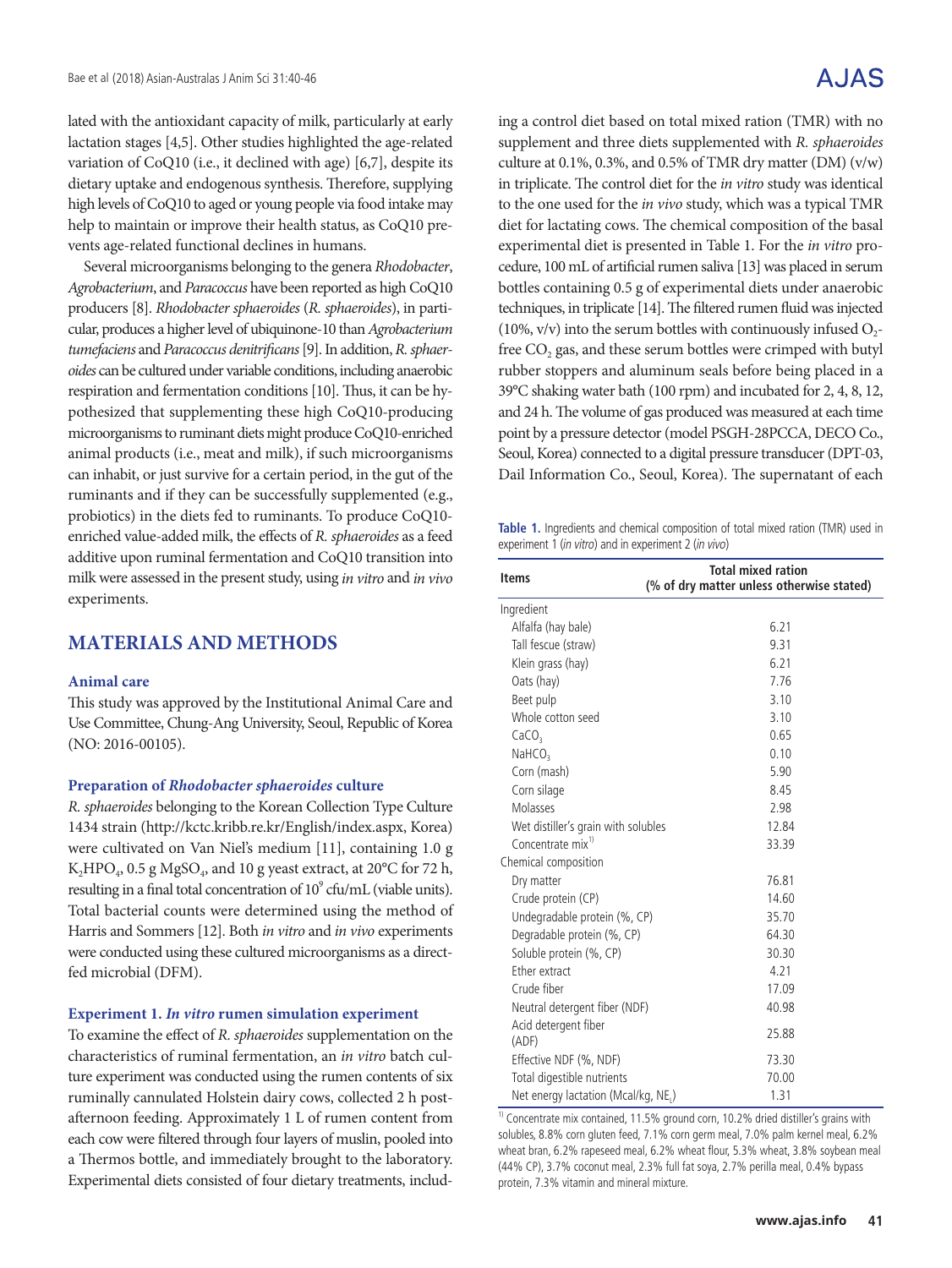## **AJAS**

incubation bottle was collected for pH determination and stored at  $-20^{\circ}$ C for ammonia nitrogen (NH<sub>3</sub>-N) [15], volatile fatty acids (VFAs) [16], and microbial protein synthesis [17] analyses. To determine DM digestibility, the incubated residues were transferred to a sintered glass crucible, cleaned, oven-dried, and weighed.

#### **Experiment 2.** *In vivo* **experiment**

Six Holstein lactating cows (body weight 612±27 kg, milk yield 28.4±2.3 kg/d, and parity 2nd) equipped with permanent ruminal cannulae were used in the *in vivo* experiment, to examine if supplementing diets with *R. sphaeroides* cultures affected milk production and milk composition, particularly the concentration of CoQ10 in milk. Cows were randomly allocated to one of the two dietary treatments (n = 3): control TMR (C-TMR), identical to that used in the *in vitro* study, and TMR supplemented (S-TMR) with 0.5% of *R. sphaeroides* culture (TMR dry matter basis, v/w). Cows were allowed to adapt to the experimental diets for 20 days and at the end of the adaptation to the experimental diets an aliquot of milk samples (30 mL) were then collected at the same time, over three consecutive days and pooled per cow, immediately stored at –20°C, and freeze-dried prior to the CoQ10 analysis. Milk composition was analyzed using 50 mL of milk and Milko-Scan (FOSS-4000, FOSS, Denmark).

#### **Isolation and purification of rumen microbial DNA**

For the molecular analyses, *R. sphaeroides* genomic DNA was isolated from the rumen fluid of the cows fed on C-TMR and S-TMR, using a previously described method with minor modifications [18]. Briefly, genomic DNA was extracted by bead-beating (BioSpec Products, Bartlesville, OK, USA) for 4 min at full speed (2,000 strokes/min) in the presence of zirconium beads (weight 0.7 g, diameter 0.1 mm), 282 μL buffer A (NaCl 0.2 M, Tris 0.2 M, ethylenediaminetetraacetic acid 0.02 M; pH 8), 268 μL buffer B (QIAquick 96 PCR purification kit, Qiagen, Hileden, Germany), and 200 μL phenol-chloroform-isoamyl alcohol (25:24:1, pH 8). After centrifugation (16,000×*g* for 20 min at 4°C), the supernatant was thoroughly mixed with 650 μL buffer PB (Qiagen, Germany), and DNA was purified from the sample using the Qiagen PCR purification kit following the manufacturer's protocol.

### **Denaturing gradient gel electrophoresis analysis**

To conduct the denaturing gradient gel electrophoresis (DGGE) analysis, the photosynthetic reaction center M subunit gene, which is specific to photosynthetic bacteria such as *R. sphaeroides*, was amplified using the primers GC-clamp-557f (5′- CGC ACC TGG ACT GGA C -3′) and 750r (5′- CCC ATG GTC CAG CGC CAG AA -3′) as previously described [19]. The polymerase chain reaction (PCR) was performed in a TaKaRa Bio Ins. PCR Thermal Cycler (Kusatsu, Shiga, Japan) in a 25 μL final volume containing EmeraldAmp GT PCR MASTER mix (TaKaRa Bio Ins., Japan), 1 μL each primer (GC-cramp 557f and 750r), 2 U Taq polymerase (Ex Taq, TaKaRa Bio Inc., Japan), and 1 μL template DNA. Amplification cycles started with denaturation at 95°C for 5 min, followed by 35 cycles of denaturation at 94°C for 30 s, annealing at 55°C for 30 s, and extension at 72°C for 30 s, and ended with a final extension at 72°C for 10 min. Amplification success was checked by using 2% agarose gel electrophoresis and by visualizing PCR products in a Gel Doc XR+ system (Bio-Rad, Hercules, CA, USA). Following the purification of PCR products with the QIAquick PCR purification kit (Qiagen, Germany), DGGE was conducted using a D-Code system (Bio-Rad, USA) with 8% (w/v) polyacrylamide gels containing 20% to 80% denaturant gradient in 1×TAE buffer containing a mixture of Tris base, acetic acid and ethylenediaminetetraacetic acid. Equal amounts of purified PCR products were loaded on the gel and electrophoresis was performed at 130 V for 8 h. The gel was stained in 250 mL running buffer (ethidium bromide, Bio-Rad, USA) for 20 min and stained gels were photographed under UV using the Gel Doc XR+ documentation system (Bio-Rad, USA).

### **Sequence analysis**

After electrophoresis, bands of interest were carefully excised with a sterile razor blade under UV illumination and then placed in 100 μL TE buffer containing Tris and ethylenediamintetraacetic acid for 24 h at 4°C. This solution containing DNA was again amplified using the primer pairs mentioned above, purified, and sent to Genotech (Daejeon, Korea) for sequencing. The nucleotide sequences obtained were compared to that deposited in the GenBank database (https://www.ncbi.nlm.nih.gov/genbank/) using the basic local alignment search tool (BLAST) algorithm [20]. Sequence identities were determined based on the highest identity score.

### **Coenzyme Q10 analysis**

The concentrations of CoQ10 in rumen contents and milk were determined in a high performance liquid chromatograph (920- LC, Varian Inc., Palo Alto, CA, USA) equipped with an ultraviolet detector [21] and a liquid chromatography column (Zobax Eclipse Plus C18, 4.6×100 mm, 5.0 μm packing; Agilent technologies, Santa Clara, CA, USA). Rumen contents (10 mL) from the *in vitro* study were centrifuged at 500×*g* for 15 min to remove feed particles; 1 mL of the resulting supernatant was then re-centrifuged at 16,000×*g* for 20 min to isolate rumen microbial cells. The concentration of CoQ10 in the collected cells and cow milk samples was then analyzed as previously described [22,23].

### **Statistical analysis**

Ruminal fermentation characteristics and milk composition were subjected to analysis of variance, with diet as the main effect, using the PROC MIXED procedure in the SAS program package [24]. Where necessary, the multiple comparison was performed by Duncan's multiple range test [25]. Significance of the treatment was tested at 5% level. Orthogonal polynomial contrasts were performed to determine linear and quadratic effects of *R. sphaeroides*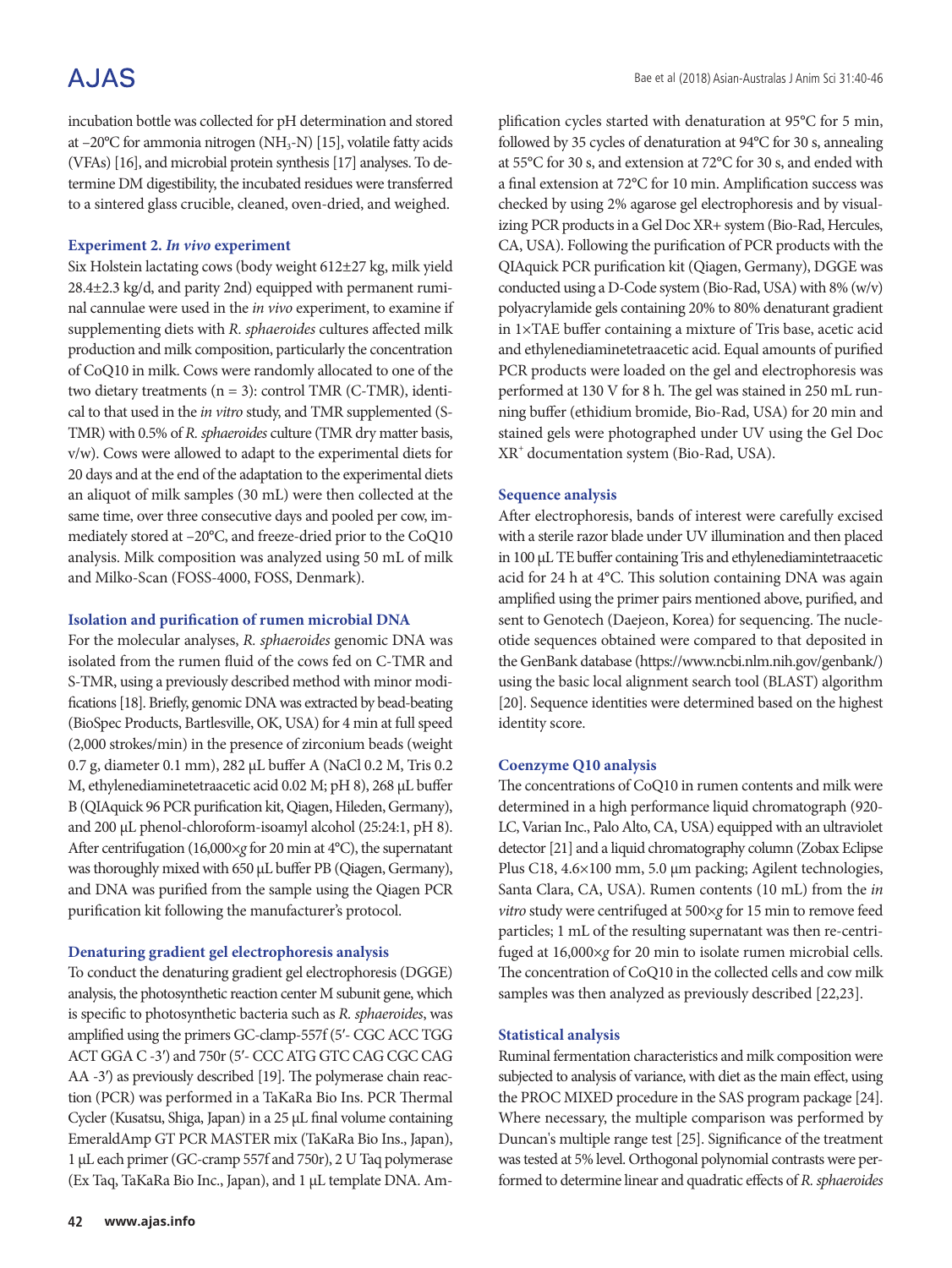supplement.

## **RESULTS**

The effects of *R. sphaeroides* on *in vitro* ruminal fermentation are shown in Table 2. Gas production significantly increased (p <0.05) with increasing *R. sphaeroides* levels supplemented to the diet. Microbial protein synthesis also increased  $(p<0.05)$  with supplementation above 0.1% *R. sphaeroides* but NH<sub>3</sub>-N concentration decreased (p<0.05) with increasing *R. sphaeroides* concentration. Final pH, DM digestibility, total VFAs concentration, and acetate/propionate (A/P) ratio were not affected by *R. sphaeroides* supplementation. The concentration of CoQ10 increased (p<0.05) after 2 h for *R. sphaeroides* supplementation above 0.1% and CoQ10 accumulated in culture media during *in vitro* ruminal fermentation (Figure 1). After 12 h, CoQ10 concentration obtained for 0.5% *R. sphaeroides* supplementation (115.78 μg/g) was about 10-fold greater than that of the control  $(12.96 \mu g/g)$ .

The viability of the supplemented *R. sphaeroides* was examined using a molecular biological technique (Figure 2). As evidenced, a unique band appeared in the rumen samples obtained from cows fed on diets supplemented with 0.5% *R. sphaeroides* (Figure 2C), which was hardly perceptible for the samples obtained from cows fed with the control diet (Figure 2B). This band was very intense and migrated to the same position as the band obtained for the PCR product of pure *R. sphaeroides* cultures. Indeed, sequencing this band revealed that it was closely related to the *R. sphaeroides* (98.4%) sequences deposited in GenBank. Supplementing *R. sphaeroides* to the diet of Holstein dairy cows did not affect DM intake, 3.5% fat-corrected milk, and somatic cell count; however, it significantly increased (p<0.05) CoQ10 concentration in milk (Table 3) and cows supplemented with *R. sphaeroides* produced 70.9% more CoQ10 than control cows (p<0.05).

## **DISCUSSION**

To the best of our knowledge, the present study is the first to demonstrate CoQ10 production in the rumen and its transition into milk, using *R. sphaeroides* as a DFM. Supplementation of *R. sphaeroides* did not show any detrimental effects on ruminal fermentation characteristics *in vitro* nor on animal performance *in vivo*, including DM intake, and milk yield and composition. However, cumulative gas production, CH<sub>4</sub> production and CoQ10 concentration increased and NH<sub>3</sub>-N concentration decreased with increasing levels of *R. sphaeroides* in *in vitro* batch cultures, suggesting that *R. sphaeroides* might adapt to and inhabit the ruminal environment. Because there are limited studies available in the literature to compare with, it is difficult to explain the observed changes in ruminal fermentation characteristics when *R. sphaeroides* cultures were supplemented. Several scientists [26, 27] have reported that dietary supplementation of DFM, such

**Table 2.** Effect of Rhodobacter sphaeroides KCTC 1434 supplementation in total mixed ration (TMR) on ruminal fermentation characteristics in vitro

|                                              |                    |                     |                     | Incubation time (h) |                      |                      |
|----------------------------------------------|--------------------|---------------------|---------------------|---------------------|----------------------|----------------------|
| Items                                        | 0                  | 2                   | 4                   | 8                   | 12                   | 24                   |
| pH value                                     |                    |                     |                     |                     |                      |                      |
| Control                                      | 7.13               | 7.09                | 6.77                | 6.67                | 6.57                 | 6.28                 |
| 0.1%                                         | 7.15               | 7.08                | 6.75                | 6.64                | 6.56                 | 6.26                 |
| 0.3%                                         | 7.16               | 7.08                | 6.74                | 6.65                | 6.54                 | 6.26                 |
| 0.5%                                         | 7.15               | 7.07                | 6.74                | 6.66                | 6.53                 | 6.24                 |
| SEM                                          | 0.016              | 0.022               | 0.022               | 0.018               | 0.015                | 0.034                |
| p value                                      | 0.6759             | 0.9704              | 0.6743              | 0.7368              | 0.3300               | 0.8620               |
| Linear                                       | 0.4157             | 0.6459              | 0.2878              | 0.6653              | 0.1133               | 0.4506               |
| Quadratic                                    | 0.3898             | 1.0000              | 0.9733              | 0.3447              | 0.8307               | 0.8487               |
| Gas production (mL)                          |                    |                     |                     |                     |                      |                      |
| Control                                      | Ĭ.                 | 79.71 <sup>B</sup>  | 124.70 <sup>8</sup> | 156.40 <sup>c</sup> | 229.64 <sup>B</sup>  | 285.36 <sup>B</sup>  |
| 0.1%                                         |                    | $79.92^{8}$         | $123.61^8$          | $169.03^{8}$        | 240.93 <sup>B</sup>  | 287.98 <sup>B</sup>  |
| 0.3%                                         |                    | 81.90 <sup>AB</sup> | 129.83AB            | $175.41^8$          | 259.77 <sup>A</sup>  | $307.70^{A}$         |
| 0.5%                                         |                    | $83.99^{A}$         | $135.24^{A}$        | $187.75^{A}$        | 271.31 <sup>A</sup>  | $319.47^A$           |
| SEM                                          |                    | 0.819               | 2.371               | 2.905               | 3.541                | 5.180                |
| p value                                      |                    | 0.0195              | 0.0296              | 0.0004              | 0.0001               | 0.0045               |
| Linear                                       |                    | 0.0037              | 0.0073              | 0.0001              | 0.0001               | 0.0008               |
| Quadratic                                    |                    | 0.2836              | 0.2083              | 0.9623              | 0.9731               | 0.4027               |
| Dry matter digestibility (%)<br>Control      | 22.77              | 26.46               |                     |                     | 41.38                | 47.24                |
|                                              |                    |                     | 30.20               | 35.33               |                      |                      |
| 0.1%<br>0.3%                                 | 22.87<br>23.00     | 26.60<br>26.70      | 30.23<br>30.13      | 35.45<br>35.92      | 41.43<br>42.41       | 48.01<br>48.40       |
| 0.5%                                         | 23.21              | 27.01               | 30.58               | 35.38               | 41.62                | 49.22                |
| <b>SFM</b>                                   | 0.191              | 0.470               | 0.814               | 0.630               | 0.726                | 0.304                |
| p value                                      | 0.4546             | 0.8593              | 0.9637              | 0.9007              | 0.7371               | 0.6883               |
| Linear                                       | 0.1321             | 0.4267              | 0.7390              | 0.8357              | 0.6121               | 0.0741               |
| Quadratic                                    | 0.7803             | 0.8583              | 0.7090              | 0.6092              | 0.5789               | 0.9663               |
| NH <sub>3</sub> -N concentration (mg/100 mL) |                    |                     |                     |                     |                      |                      |
| Control                                      | 11.81              | 24.60 <sup>A</sup>  | 22.12 <sup>A</sup>  | $19.35^{A}$         | $17.05^{A}$          | $14.72^{A}$          |
| 0.1%                                         | 11.65              | 23.70 <sup>AB</sup> | 21.50 <sup>A</sup>  | $17.54^{8}$         | $15.81^{8}$          | $12.23^{B}$          |
| 0.3%                                         | 11.74              | $22.47^8$           | 19.98 <sup>B</sup>  | $16.75^{B}$         | 14.88 <sup>c</sup>   | $11.38^{B}$          |
| 0.5%                                         | 12.01              | $21.97^{B}$         | $19.47^{8}$         | 15.37 <sup>c</sup>  | $12.71^{D}$          | $10.06^{\circ}$      |
| SEM                                          | 0.263              | 0.542               | 0.423               | 0.263               | 0.198                | 0.262                |
| p value                                      | 0.7982             | 0.0338              | 0.0067              | 0.0001              | 0.0001               | 0.0001               |
| Linear                                       | 0.5907             | 0.0056              | 0.0010              | 0.0001              | 0.0001               | 0.0001               |
| Quadratic                                    | 0.4279             | 0.7216              | 0.9058              | 0.4401              | 0.0474               | 0.0562               |
| Microbial protein synthesis (mg/100 mL)      |                    |                     |                     |                     |                      |                      |
| Control                                      | $82.53^c$          | $97.97^0$           | $137.76^c$          | 155.88 <sup>C</sup> | $169.76^{\circ}$     | $171.50^{\circ}$     |
| 0.1%                                         | $87.15^{8}$        | $105.33^c$          | $146.84^{8}$        | $162.33^{BC}$       | 173.74 <sup>BC</sup> | 175.82 <sup>BC</sup> |
| 0.3%                                         | 88.52 <sup>B</sup> | $110.04^8$          | $151.71^8$          | $164.75^{8}$        | 175.68 <sup>B</sup>  | 184.50 <sup>B</sup>  |
| 0.5%                                         | $91.12^{A}$        | $120.70^{A}$        | 170.86 <sup>A</sup> | 183.73 <sup>A</sup> | 198.41 <sup>A</sup>  | $217.35^{A}$         |
| <b>SEM</b>                                   | 0.454              | 1.128               | 1.829               | 2.339               | 1.621                | 2.725                |
| p value                                      | 0.0001             | 0.0001              | 0.0001              | 0.0004              | 0.0001               | 0.0001               |
| Linear                                       | 0.0001             | 0.0001              | 0.0001              | 0.0001              | 0.0001               | 0.0001               |
| Quadratic                                    | 0.1008             | 0.2822              | 0.0249              | 0.0469              | 0.0004               | 0.0008               |
| Total VFA concentration (mmol)               |                    |                     |                     |                     |                      |                      |
| Control                                      | 10.43              | 12.78               | 19.19               | 23.90               | 35.74                | 52.22                |
| 0.1%                                         | 10.44              | 12.96               | 19.62               | 24.22               | 36.54                | 52.01                |
| 0.3%                                         | 10.44              | 13.23               | 19.40               | 24.65               | 36.32                | 51.72                |
| 0.5%                                         | 10.40              | 13.10               | 19.55               | 25.14               | 36.09                | 52.25                |
| SEM<br>p value                               | 0.171<br>0.9974    | 0.208               | 0.245               | 0.453               | 0.318<br>0.3870      | 0.538<br>0.5915      |
| Linear                                       | 0.8924             | 0.5058<br>0.2284    | 0.6359<br>0.4621    | 0.3094<br>0.0748    | 0.5740               | 0.2798               |
| Quadratic                                    | 0.8798             | 0.4820              | 0.5924              | 0.8530              | 0.1451               | 0.8129               |
| Acetate/propionate ratio                     |                    |                     |                     |                     |                      |                      |
| Control                                      | 4.99               | 3.94                | 2.88                | 2.19                | 1.83                 | 1.27                 |
| 0.1%                                         | 4.81               | 3.99                | 2.97                | 2.09                | 1.77                 | 1.27                 |
| 0.3%                                         | 4.95               | 3.97                | 2.88                | 2.10                | 1.79                 | 1.26                 |
| 0.5%                                         | 4.65               | 3.88                | 3.04                | 2.09                | 1.75                 | 1.26                 |
| SEM                                          | 0.169              | 0.061               | 0.086               | 0.064               | 0.049                | 0.037                |
| p value                                      | 0.5848             | 0.6153              | 0.4987              | 0.6469              | 0.7234               | 0.9936               |
| Linear                                       | 0.2327             | 0.5028              | 0.3038              | 0.3331              | 0.3630               | 0.8465               |
| Quadratic                                    | 0.9315             | 0.2706              | 0.7227              | 0.5357              | 0.8683               | 1.0000               |

SEM, standard error of the mean; VFA, volatile fatty acids.

Control, TMR with no supplement; 0.1%, 0.3%, and 0.5% indicates TMR supplement-<br>ed with 0.1%, 0.3%, and 0.5% Rhodobacter sphaeroides.

 $A-D$  Mean with different letter differ significantly between treatments (p < 0.05).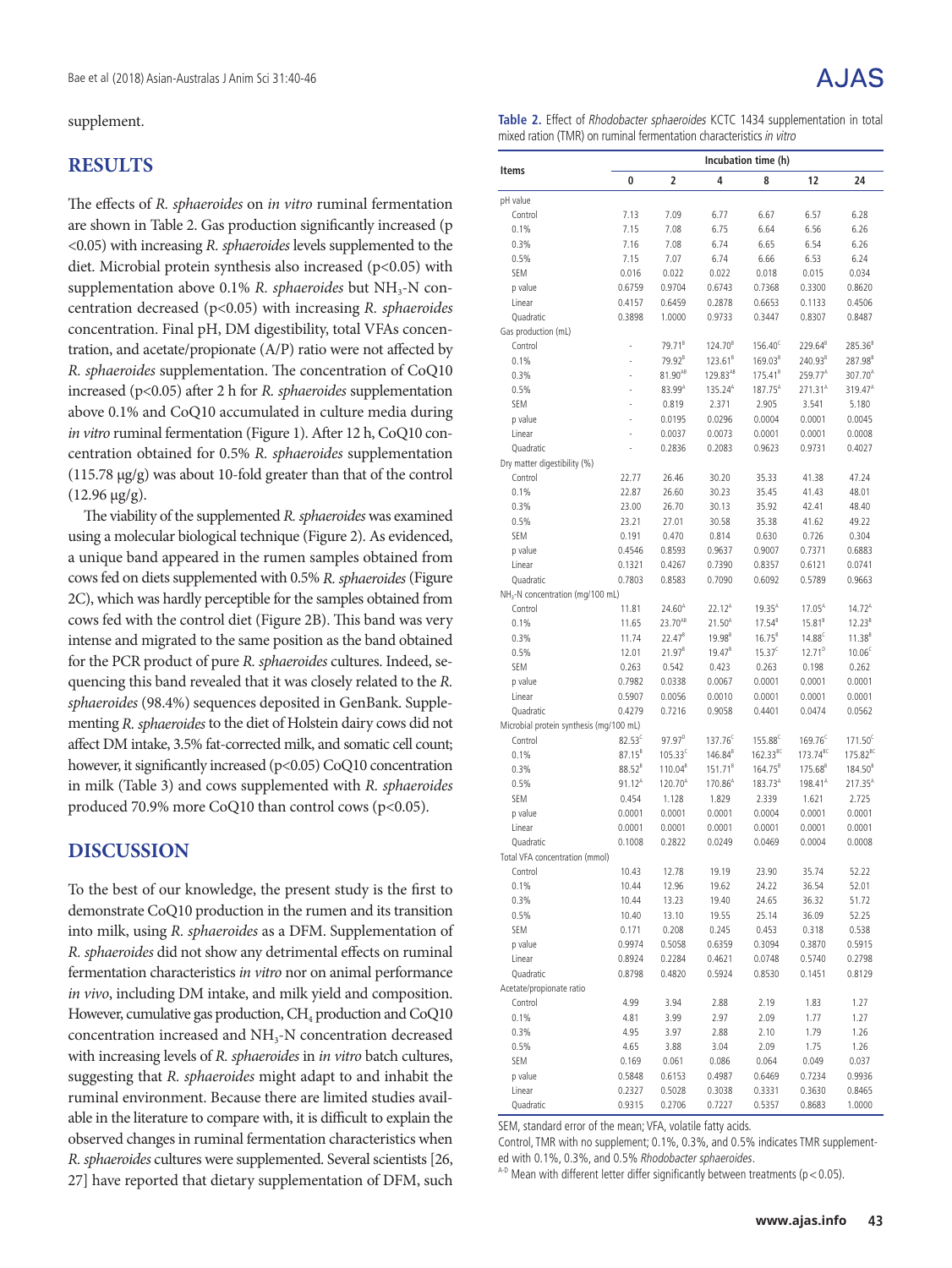

Figure 1. Effect of Rhodobacter sphaeroides KCTC 1434 supplementation in total mixed ration (TMR) on CoQ10 concentration in vitro. Control = TMR with no supplement; 0.1%, 0.3%, and 0.5% indicates TMR supplemented with 0.1%, 0.3%, and 0.5% R. sphaeroides). \* Values differ significantly between treatments (p<0.05).



**Figure 2.** Denaturing gradient gel electrophoresis of rumen microbiota isolated at 12 h post feeding from in vivo study. (A) DNA from Rhodobacter sphaeroides (R. sphaeroides) pure culture, (B) control TMR, (C) 0.5% R. sphaeroides supplemented TMR. A1 (boxed) indicates the band amplified with photosynthetic reaction center M subunit (pufM) gene of R. sphaeroides and C1 (boxed) had 98.4% similarity with R. sphaeroides.

as *Saccharomyces cerevisiae*, stimulates the activities of rumen microorganisms *in vitro* and alters the rumen environment favorably. Therefore, it is speculated that *R. sphaeroides* cultures might have played a role along with ruminal microorganisms, particularly with respect to the N metabolism in the rumen, as indicated by the reduced NH<sub>3</sub>-N concentration with increase in the levels of *R. sphaeroides* supplementation. Further investigation is warranted to examine the role of *R. sphaeroides* cultures on N metabolism in the rumen.

With CoQ10, previous studies [8,9] have reported that certain strains of *R. sphaeroides* have the ability to produce high levels of CoQ10 (2.5 mg/g of cell) in low-aeration conditions. Therefore, *R. sphaeroides* could produce CoQ10 under complex anoxic conditions such as the ruminal environment. This hypothesis was further confirmed by the results of the DGGE analysis, wherein *R. sphaeroides* specific genes were identified 12 h after their supplementation in the diet. Although further analyses, such

**Table 3.** Effects of supplementation of Rhodobacter sphaeroides KTCT 1434 on total mixed ration (TMR) on milk yield, milk composition and CoQ10 concentration in milk of lactating cow

| <b>Items</b>                                    | $C-TMR^{1}$ | $S-TMR^{1}$       | <b>SEM</b> | p value |
|-------------------------------------------------|-------------|-------------------|------------|---------|
| Dry matter intake (kg/d)                        | 23.5        | 74.0              | 0.57       | 0.5438  |
| Milk yield (kg/d)                               | 26.3        | 26.5              | 0.59       | 0.8799  |
| Milk fat $(%)$                                  | 2.92        | 2.93              | 0.031      | 0.9430  |
| 3.5% fat corrected milk (kg/d)                  | 23.47       | 23.69             | 0.563      | 0.8840  |
| Milk protein (%)                                | 3.28        | 3.27              | 0.013      | 0.7247  |
| Somatic cell count ( $\times$ 10 <sup>3</sup> ) | 116.64      | 125.02            | 4.231      | 0.2339  |
| CoQ10 concentration (µq/q)                      | $179^B$     | 3.06 <sup>A</sup> | 0.038      | 0.0001  |

SEM, standard error of the mean.

<sup>1)</sup> C-TMR, TMR with no supplement; S-TMR, TMR supplemented with 0.5% Rhodobacter sphaeroides culture (dry matter basis).

 $A,B$  Mean with different letter differ significantly between treatments (p < 0.05).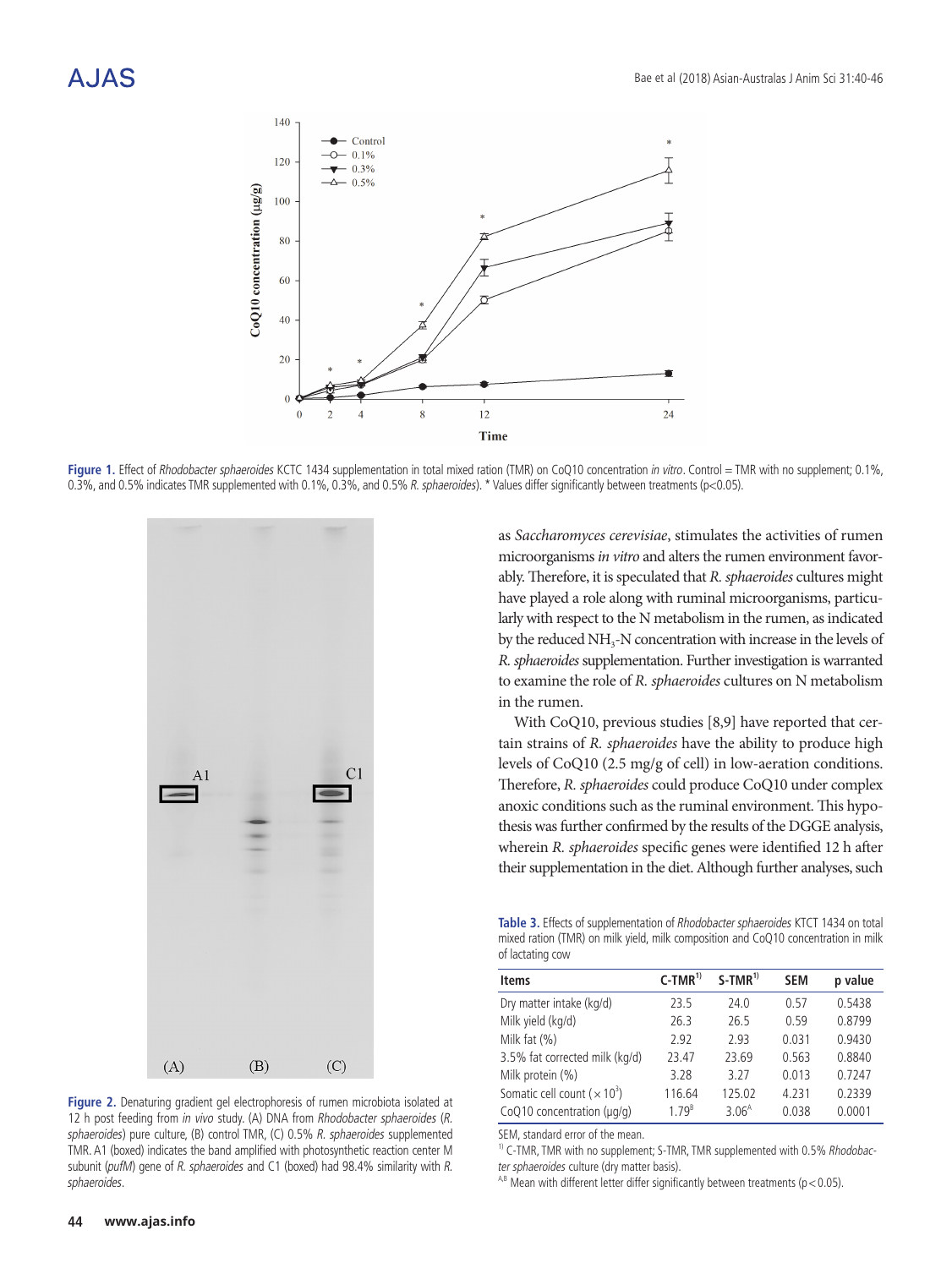as quantitative PCR or plate-based enumeration, were not performed to confirm the number of *R. sphaeroides* in the rumen, their viability was evidenced by the increased band intensity obtained in the DGGE conducted for the genomic DNA isolated from ruminal bacteria of the experimental cows. Also noteworthy were the CoQ10 concentrations that accumulated in both control and supplemented groups over time, which suggest that CoQ10 might not be degraded by ruminal microbes and thus might have the potential to be by-passed to the lower digestive tract and be absorbed. As a lipophilic substance, CoQ10 connects to the chylomicrons of the small intestine for absorption and passes through via lymphatic vessels and glands [28]. Exogenous CoQ10 supplemented to humans and most animals is non-linearly absorbed at the small intestine [29] and can be transferred from plasma to milk in humans [4]. Thus, the post-rumen CoQ10 absorption mechanism of Holstein dairy cows seems to be similar to that of humans.

In conclusion, the present study is the first to demonstrate the effect of *R. sphaeroides* supplementation on rumen fermentation and the transference of CoQ10 into milk. Based on *in vitro* and *in vivo* results, *R. sphaeroides* might be able to adapt, survive, and produce CoQ10 in the rumen environment. The produced CoQ10 might be absorbed via rumen wall or via small intestine and then be transferred to milk, although this remains to be determined. Although the present study employed a limited number of animals to test its hypothesis, it clearly demonstrated that the concentration of CoQ10 in milk can be naturally increased by direct-fed microorganisms, and therefore, it might be possible to use this beneficial microorganism for the production of valueadded milk and related dairy products in the future.

## **CONFLICT OF INTEREST**

We certify that there is no conflict of interest with any financial organization regarding the material discussed in the manuscript.

## **ACKNOWLEDGMENTS**

This research was supported by the Chung-Ang University Graduate Research Scholarship in 2015.

### **REFERENCES**

- 1. Zhang Y, Aberg F, Appelkvist EL, Dallner G, Ernster L. Uptake of dietary coenzyme Q supplement is limited in rats. J Nutr 1995;125: 446-53.
- 2. Lester RL, Crane FL. The natural occurrence of coenzyme Q and related compounds. J Biol Chem 1959;234:2169-75.
- 3. Weber C, Bysted A, Holmer G. Coenzyme Q10 in the diet-daily intake and relative bioavailability. Mol Aspects Med 1997;18:251-4.
- 4. Niklowitz P, Menke T, Giffei J, Andler W. Coenzyme Q10 in maternal plasma and milk throughout early lactation. Biofactors 2005;25:
- 5. Quiles JL, Ochoa JJ, Ramirez-Tortosa MC, et al. Coenzyme Q concentration and total antioxidant capacity of human milk at different stages of lactation in mothers of preterm and full-term infants. Free Radic Res 2006;40:199-206.
- 6. Kalen A, Appelkvist EL, Dallner G. Age-related changes in the lipid compositions of rat and human tissues. Lipids 1989;24:579-84.
- 7. Overvad K, Diamant B, Holm L, et al. Coenzyme Q10 in health and disease. Eur J Clin Nutr 1999;53:764-70.
- 8. Choi JH, Ryu YW, Seo JH. Biotechnological production and applications of coenzyme Q10. Appl Microbiol Biotechnol 2005;68:9-15.
- 9. Yoshida H, Kotani Y, Ochiai K, Araki K. Production of ubiquinone-10 using bacteria. J Gen Appl Microbiol 1998;44:19-26.
- 10. Yen H-W, Chiu C-H. The influences of aerobic-dark and anaerobiclight cultivation on CoQ10 production by *Rhodobacter sphaeroides*  in the submerged fermenter. Enzyme Microb Technol 2007;41:600-4.
- 11. Van Niel CB. The culture, general physiology, morphology, and classification of the non-sulfur purple and brown bacteria. Bacteriol Rev 1944;8:1-118.
- 12. Harris RF, Sommers LE. Plate-dilution frequency technique for assay of microbial ecology. Appl Microbiol 1968;16:330-4.
- 13. McDougall EI. Studies on ruminant saliva. 1. The composition and output of sheep's saliva. Biochem J 1948;43:99-109.
- 14. Miller TL, Wolin MJ. A serum bottle modification of the Hungate technique for cultivating obligate anaerobes. Appl Microbiol 1974;27: 985-7.
- 15. Chaney AL, Marbach EP. Modified reagents for determination of urea and ammonia. Clin Chem 1962;8:130-2.
- 16. Erwin ES, Sterner W, Gordon RS, Machlin LJ, Tureen LL. Etiology of muscular dystrophy in the lamb and chick. J Nutr 1961;75:45-50.
- 17. Lowry OH, Rosebrough NJ, Farr AL, Randall RJ. Protein measurement with the Folin phenol reagent. J Biol Chem 1951;193:265-75.
- 18. Rius AG, Kittelmann S, Macdonald KA, et al. Nitrogen metabolism and rumen microbial enumeration in lactating cows with divergent residual feed intake fed high-digestibility pasture. J Dairy Sci 2012; 95:5024-34.
- 19. Karr EA, Sattley WM, Jung DO, Madigan MT, Achenbach LA. Remarkable diversity of phototrophic purple bacteria in a permanently frozen Antarctic lake. Appl Environ Microbiol 2003;69:4910-4.
- 20. Altschul SF, Gish W, Miller W, Myers EW, Lipman DJ. Basic local alignment search tool. J Mol Biol 1990;215:403-10.
- 21. Orozco D, Skamarack J, Reins K, et al. Determination of ubidecarenone (coenzyme Q10, ubiquinol-10) in raw materials and dietary supplements by high-performance liquid chromatography with ultraviolet detection: single-laboratory validation. J AOAC Int 2007; 90:1227-36.
- 22. Zahiri HS, Yoon SH, Keasling JD, et al. Coenzyme Q10 production in recombinant *Escherichia coli* strains engineered with a heterologous decaprenyl diphosphate synthase gene and foreign mevalonate pathway. Metab Eng 2006;8:406-16.
- 23. Tang PH, Miles MV, Steele P, et al. Determination of coenzyme Q10 in human breast milk by high-performance liquid chromatography.